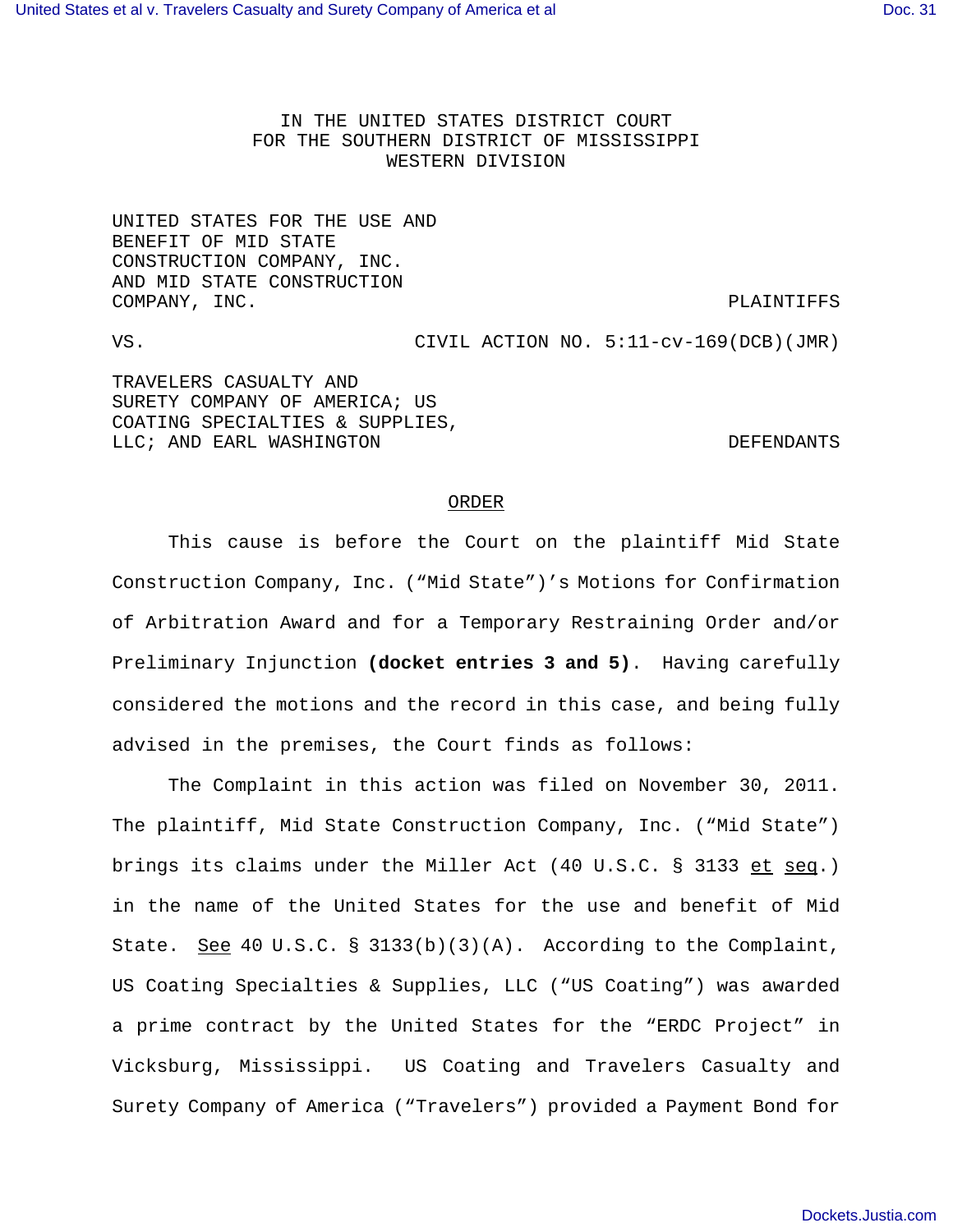the Project. Subsequently, Mid State entered into a Subcontract with US Coating, as well as several other contracts between Mid State, US Coating and/or Earl Washington ("Washington"), including an Original Credit Agreement, an Amended Credit Agreement, and an Escrow Agreement. The Complaint further alleges that US Coating and Washington breached and defaulted as to their obligations owed to Mid State. The Complaint also alleges that the Subcontract, Original Credit Agreement, Amended Credit Agreement, and Escrow Agreement all provided for binding arbitration. Complaint, ¶¶ 8- 20.

Mid State demanded arbitration against US Coating and Washington, and arbitration proceeded under the administration of the American Arbitration Association. During the arbitration proceedings, Mid State sought preliminary injunctive relief enforcing the escrow agreements between the parties. The Arbitrator entered two preliminary orders or awards addressing preliminary injunctive relief as to the escrow agreements. Following a final hearing, the Arbitrator issued his Arbitration Award on November 22, 2011, in favor of Mid State. Complaint, ¶¶  $23 - 37$ .

Mid State alleges that neither US Coating nor Washington has complied with the Arbitration Award. Complaint, ¶ 41. Mid State seeks orders and/or judgments enforcing the arbitration agreements and awards, Complaint, ¶ 36; awarding judgment for the sums awarded

2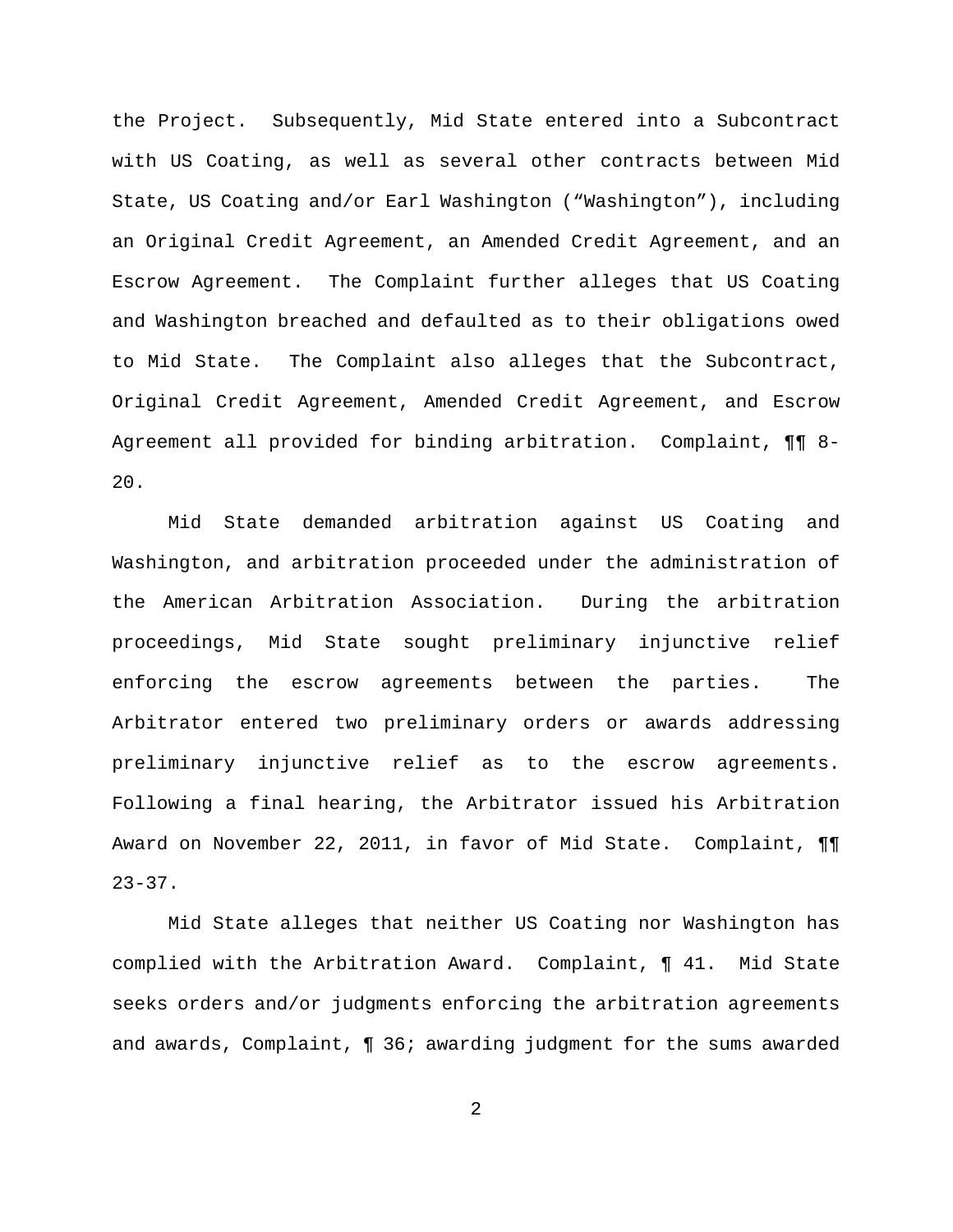Mid State in the Arbitration Award; and awarding the injunctive relief provided for in the Arbitration Award. Complaint, ¶¶ 36, 42-43, 55-67.

Mid State also alleges that it has submitted a claim to Travelers for the value of its work, which Travelers has not paid. Mid State asserts that it is entitled to judgment against Travelers and US Coating, jointly and severally, on their Payment Bond, pursuant to the Miller Act, for the monetary sums granted by the Arbitrator to Mid State. Complaint, ¶¶ 44-54.

On December 8, 2011, Mid State filed its Motion for Confirmation of Arbitration Award and for a Temporary Restraining Order and/or Preliminary Injunction. On December 20, 2011, US Coating filed a voluntary petition for relief under Chapter 11 of the United States Bankruptcy Code, in the Bankruptcy Court for the Southern District of Mississippi. The proceeding was subsequently closed and a new Chapter 11 voluntary petition was filed on January 13, 2012. On January 31, 2012, Mid State filed an Adversary Proceeding against US Coating in the Bankruptcy proceedings, seeking the same relief it seeks in this Court. An Answer to the Adversary Complaint was filed by US Coating in the Bankruptcy proceedings on February 8, 2012.

District courts have original jurisdiction over bankruptcy cases and all civil proceedings "arising under title 11, or rising in or related to cases under title 11." 28 U.S.C. § 1334.

3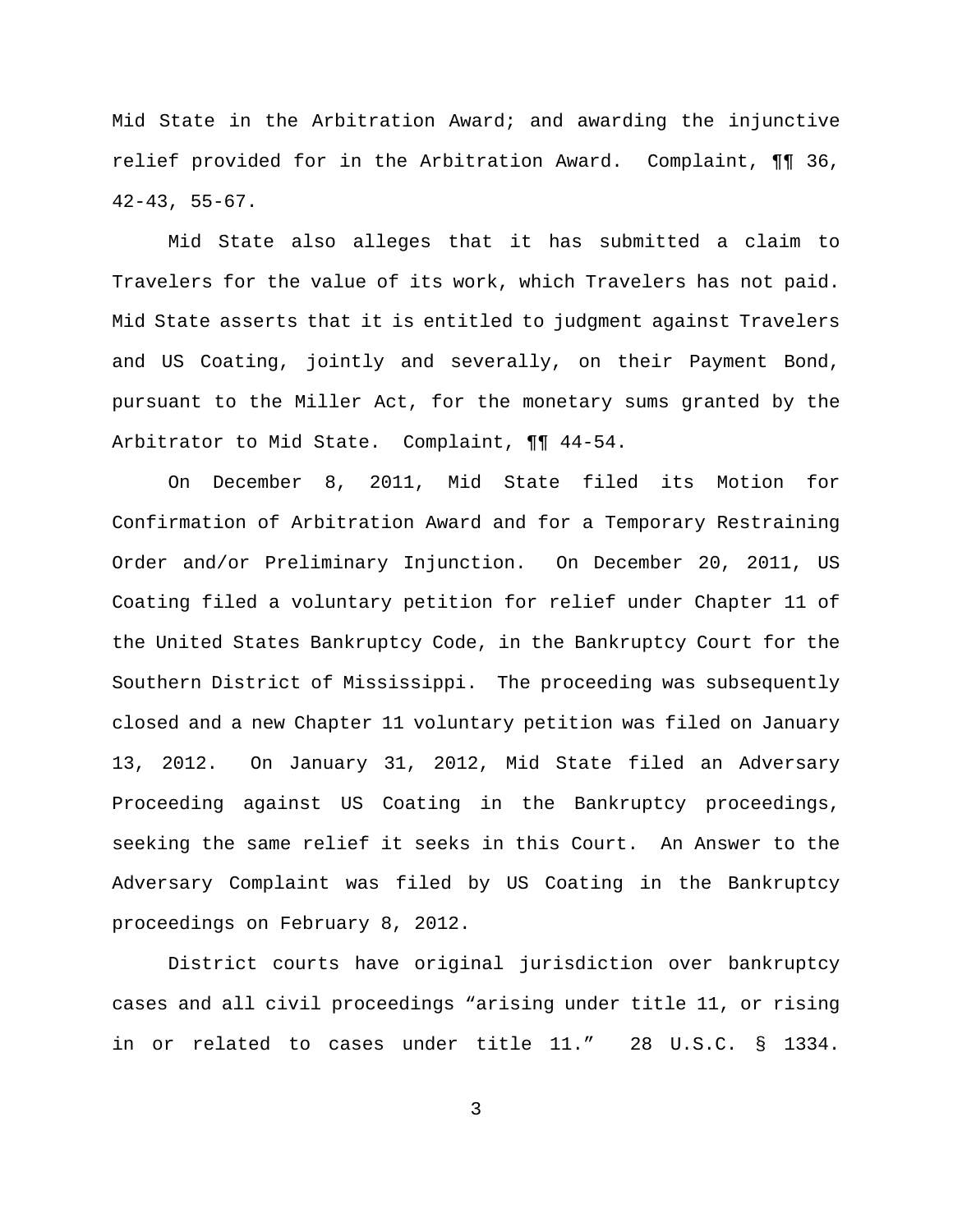However, district courts may refer actions within their bankruptcy jurisdiction to the bankruptcy judges of their respective districts pursuant to 28 U.S.C. § 157(a). The Southern District of Mississippi has a standing order in place that provides for automatic reference of such matters to the Bankruptcy Court. See Nunc Pro Tunc Referral of Bankruptcy Matters to Bankruptcy Judges, July 23, 1984. Thus, this matter has been referred to the Bankruptcy Court for the Southern District of Mississippi.

The Court further finds it more appropriate for the Bankruptcy Court to decide the motions for confirmation and injunctive relief in the first instance, since the Bankruptcy Judge is familiar with the issues which are already pending before him in the adversary proceeding. See Doctors Associates, Inc. v. Desai, 2010 WL 3326726, at \*5 (D. N.J. Aug. 23, 2010)(action to confirm arbitration award was type of claim frequently identified as resolvable in bankruptcy court).

 On July 18, 2012, U.S. Bankruptcy Judge Edward Ellington issued an Order Confirming Arbitration Award and Directing Entry of Judgment, Enforcing Escrow Requirements as to Future Payments, and Reserving Ruling on Other Issues, in Bankruptcy Petition # 12- 00121-EE. Thus, Judge Ellington has ruled on the motion to confirm arbitration award, and has reserved ruling on certain aspects of the motion for temporary restraining order and/or preliminary injunction. This Court therefore finds that the motions pending

4